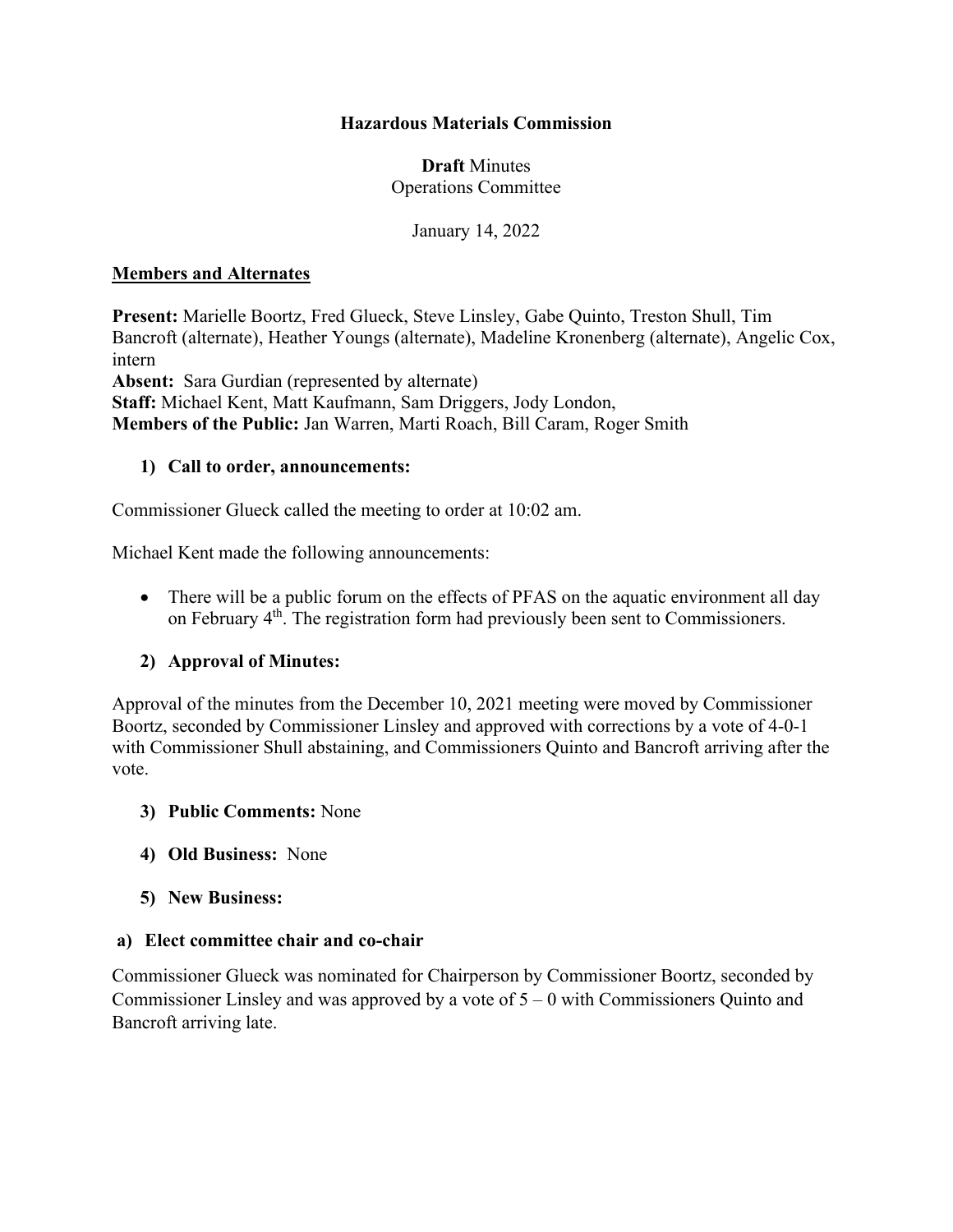Commissioner Boortz was nominated for Vice-Chairperson by Commissioner Glueck, seconded by Commissioner Youngs and was approved by a vote of 4-0-1 with Commissioner Boortz abstaining, and with Commissioners Quinto and Bancroft arriving late.

# **b) Exploring the Energy Transition: Lithium-ion battery recycling as an Econdevelopment driver for the Norther Waterfront**

Sam Driggers, Economic Development Manager for Contra Costa County, gave a brief presentation (attached) on the purpose of economic development, the Northern Waterfront Economic Development Initiative and Just Transition planning. He added that they have seen 5 hydrogen production proposals come through the office and they submitted a Build Back Better Grant for \$500,000 that they didn't receive. They are currently working on their 2022 workplan, and they have gained momentum from the recent positive affirmation they have received from their City partners. He then opened up the floor to questions.

Michael Kent asked if Lithium-ion battery recycling is something the County would want to support through the Northern Waterfront Economic Development Initiative. Mr. Driggers said that there is opportunity, but lots to discuss and unpack. He would like to work on this with the Commission.

Commissioner Glueck remarked that the technology for recycling Li-ion car batteries is still in its infancy, but that management of the batteries is the current problem. So the collection and management of Li-ion car batteries, as a TSD facility, could be a business opportunity locally, to be coordinated with recyclers elsewhere. Brownfields could be a good location for this type of storage. Mr. Driggers agreed that this could be a good business opportunity.

Commissioner Bancroft said that the California Fire Code prohibited the use of off-spec batteries. Right now, the Fire Codes says Li-ion batteries must be disposed of. He added that Tesla was looking at re-purposing their car batteries as power walls since  $60 - 80\%$  of their life was left after they could no longer be used as car batteries, but the Fire Code won't allow this use until more information is available about the risks. But nobody is doing large scale testing yet, because it is expensive, so everyone is waiting for industry to do the tests. Right now, the cost/benefit isn't there for repurposing cells.

Mr. Driggers said that he would need a market analysis to move forward to approach industry to try to convince them to take a closer look at establishing recycling in Contra Costa County. He asked Commissioner Bancroft if the State is currently looking at changing the fire code on this issue. Commissioner Bancroft said that a review committee has looked at recycling of batteries, and a subcommittee will be going back to the Fire Code Committee with recommendations, but there is not enough data right now, so their recommendations were limited. They are hoping to collect more data.

Commissioner Glueck thought policy makers might impose restrictions too soon based on the study being done by the DTSC Lithium-ion car battery recycling advisory group. He would like to see more input from the Fire Code arena and to learn how they are thinking about this issue.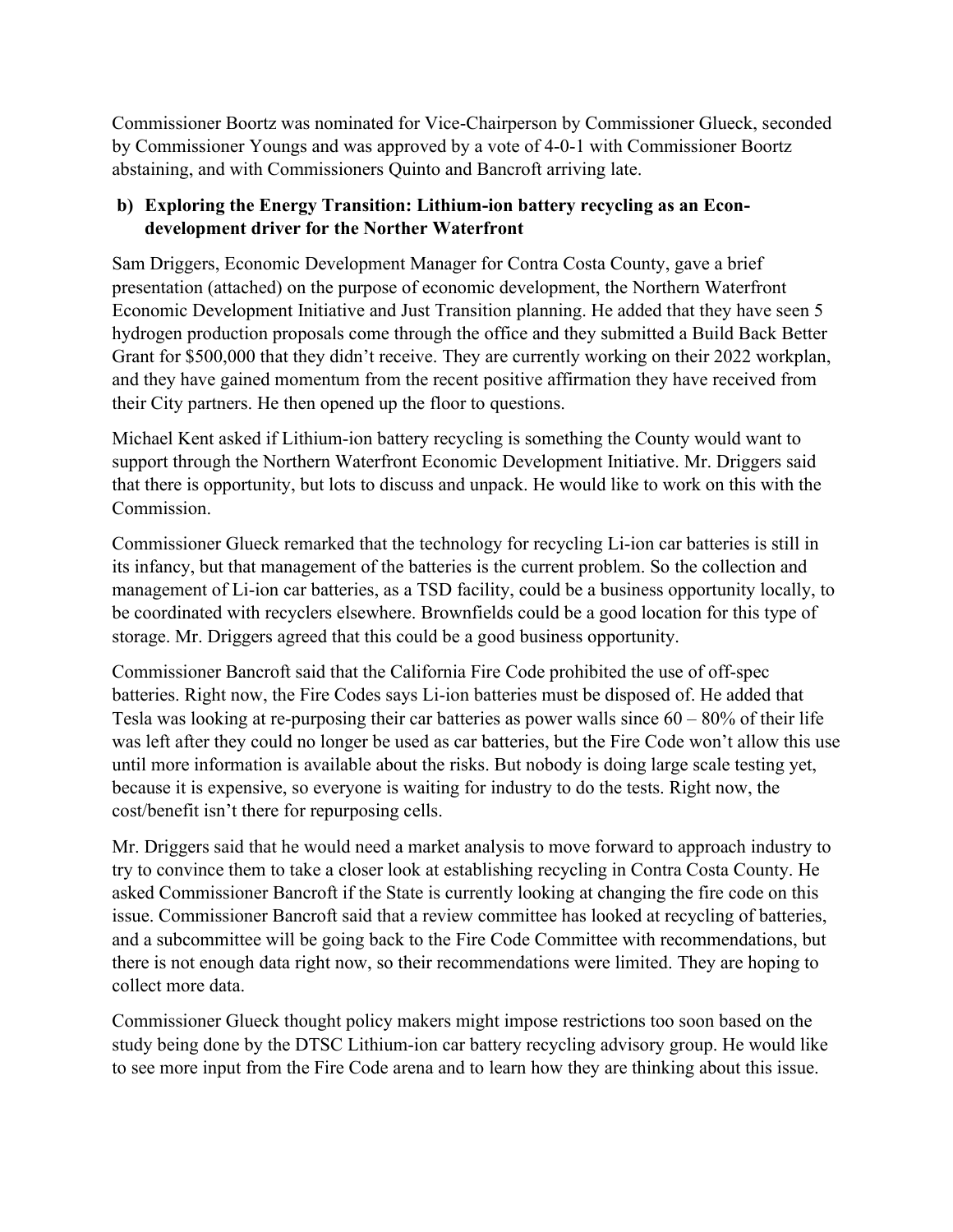Mr. Driggers asked if the Commission had brought in a speaker from the recycling industry to get their perspective. He said he would be interested in seeing a market feasibility study. Commissioner Shull thought this would be a good idea but wouldn't know where to start.

Commissioner Boortz asked if Tesla is going to make batteries in the US, and what they are planning for the management of those batteries. Mr. Driggers added that it would also be interested in learning where the components are made, and to hear from them.

Jody London noted that there are many electric vehicles in California and therefore may associations for manufacturing that the Commission could talk to about this. She felt the State needs to think about the life-cycle aspects of using lithium-ion batteries.

Marti Roach thought the Commission should look at this in the context of the big picture of sustainability and climate action, and that the problems need to be solved as part of a circular economy. She would like to see a circular-economy approach used more broadly.

Commissioner Quinto said he is trying to bring new business to the region. He thought the Commission needed to look at this more. He thought Federal Department of Transportation funding could help and is currently available. He felt this is all part of transitioning to a blue and then a green economy. He also thought that hydrogen is also going to be a big part of the solution. He said that El Cerrito is getting a hydrogen station for hydrogen fuel cell vehicles. He added that creating electrical vehicle infrastructure is also a big need.

Michael Kent said that he would try to find a speaker from the industry to speak to the Commission about the feasibility of siting a recycling business in California. Mr. Driggers said there are associations the Commission could bring in, and he would help identify some for the Commission.

# **c) Provide feedback on draft pipeline safety survey for the Alamo Improvement Association**

Roger Smith from the Alamo Improvement Association explain the purpose of the survey that they are doing is to get feedback on a similar web site on pipeline safety in Chester County, Pennsylvania to see if something similar would make sense for Contra Costa County. He review the draft survey with the committee. He also said he was looking for Commission feedback on other stakeholders to take the survey, and potential hosts for the website. Bill Caram from the Pipeline Safety Trust, who is working with the AIA on developing the survey, said that if this project works well it could serve as a model for one-stop shopping sites for local pipeline safety information. His organization is expanding, and so will have the capacity to help support this effort. Commissioner Glueck asked if the Fire Marshal had been asked yet. Mr. Smith said they are still working on the draft survey.

Commissioner Shull asked if the web page was going to be hosted on the County's web site. Mr. Smith said that is their goal. Michael Kent clarified that the County has not made any commitment yet to host the web page.